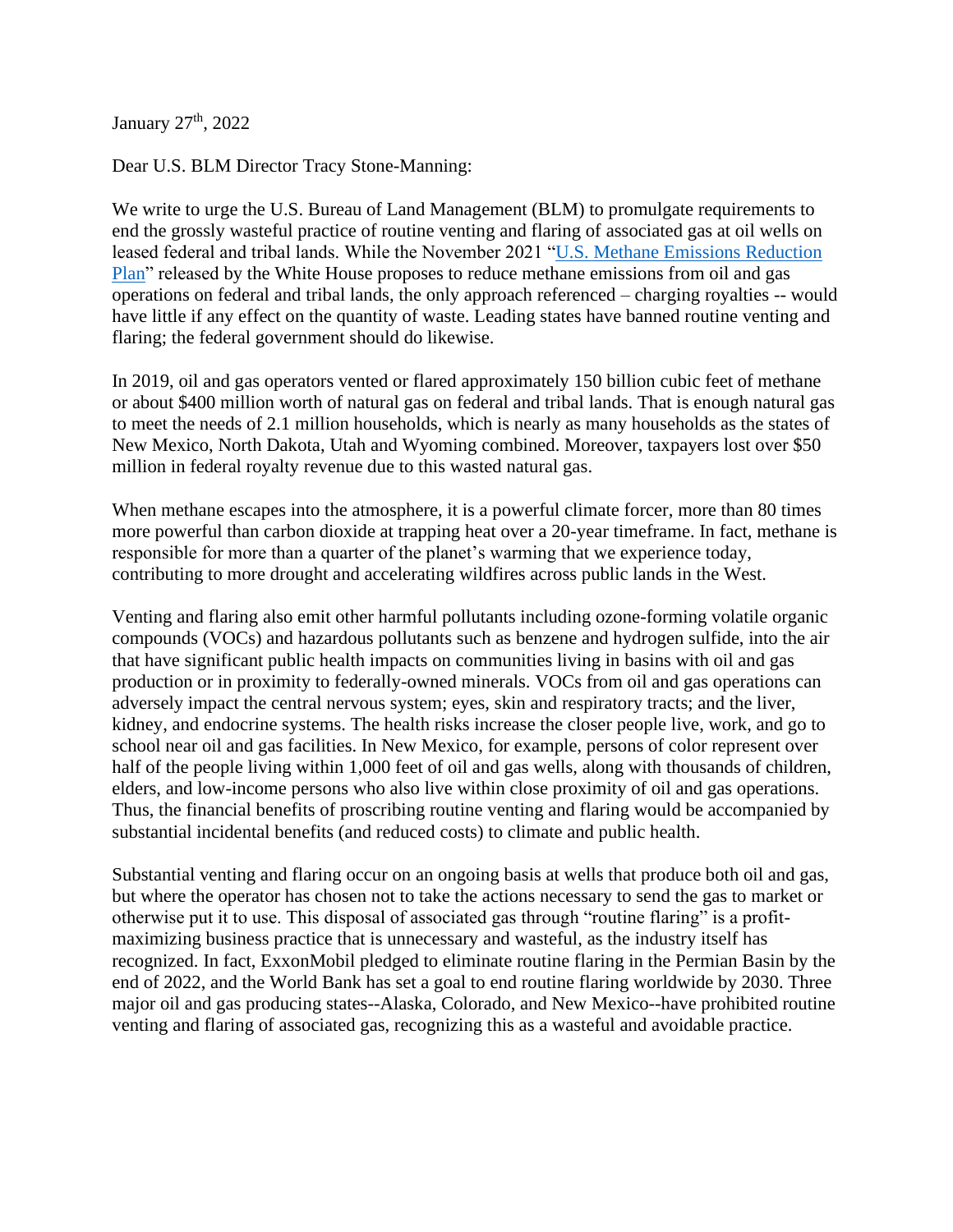BLM has clear authority and a statutory duty to prohibit the waste of oil and gas owned by the public and Native American tribes. BLM should build from examples in leading states and commitments from operators by promulgating regulations to end routine venting and flaring.

For instance, for all new wells that have not yet received approval of an application for permit to drill (APD), BLM should promulgate regulatory conditions for APD approval that would preclude routine flaring from the well. Specifically, connection of the well to a gathering system with adequate takeaway capacity should be a precondition for beginning production. Additionally, routing of natural gas to such a system or to another productive use should be a condition of the APD throughout the life of the well, as should adding compression where necessary to ensure access to the gathering system when higher-pressure wells come online.<sup>1</sup> For existing wells, BLM should promulgate requirements to phase out routine flaring as quickly as possible. BLM should also immediately cease all new approvals of royalty-free venting or flaring.

Within this framework, BLM could narrowly tailor accommodations for the highly limited circumstances where eliminating routine flaring may not be technically possible. But as states and leading operators have demonstrated, those instances are extremely rare. BLM could consider appropriate accommodations for the few existing wells that are located too far from any gas processing facilities for gathering lines to be economically viable. For example, such existing wells could be required to demonstrate that putting associated gas to other productive uses is not possible, prior to being granted a time-limited short-term extension of the phase-out date.

These common-sense requirements would ensure that going forward, lessees' development rights are respected while ensuring public resources are not squandered. The requirements would rest on BLM's longstanding authority and statutory mandate to prohibit waste of public and tribal resources, under which "waste" is not defined only as disposition of resources contrary to the economic interests of the operator.<sup>2</sup> Such measures would recognize and help enforce state prohibitions on routine flaring.

These measures would also deliver the co-benefit of methane reductions that are necessary to meet our global commitments under the Paris Agreement and the Global Methane Pledge, and the reduction of public health impacts in oilfield and oilfield-adjacent communities. They would help mitigate the substantial harms that extended periods of venting and flaring inflict upon nearby communities and the nation as a whole through air pollution and exacerbation of climate change, as well as massive light pollution and noise pollution in otherwise remote and relatively pristine areas. It is especially critical that BLM take these actions given the massive health, environmental and economic burdens borne by disadvantaged communities living in and near oil fields.

In the interim, as BLM's rulemaking process unfolds, we also urge BLM to take immediate steps to reduce waste from oil and gas leases on public and tribal lands. BLM's ongoing and extensive

 $1$  Productive uses could include beneficial on-site use, electricity generation for use on or off-site, compression and trucking to a gas processing facility, reinjection that could allow for later extraction and other uses that provide or preserve the resource value.

<sup>2</sup> *See California v. Bernhardt*, 472 F. Supp. 3d 573, 582 (N.D. Cal. 2020).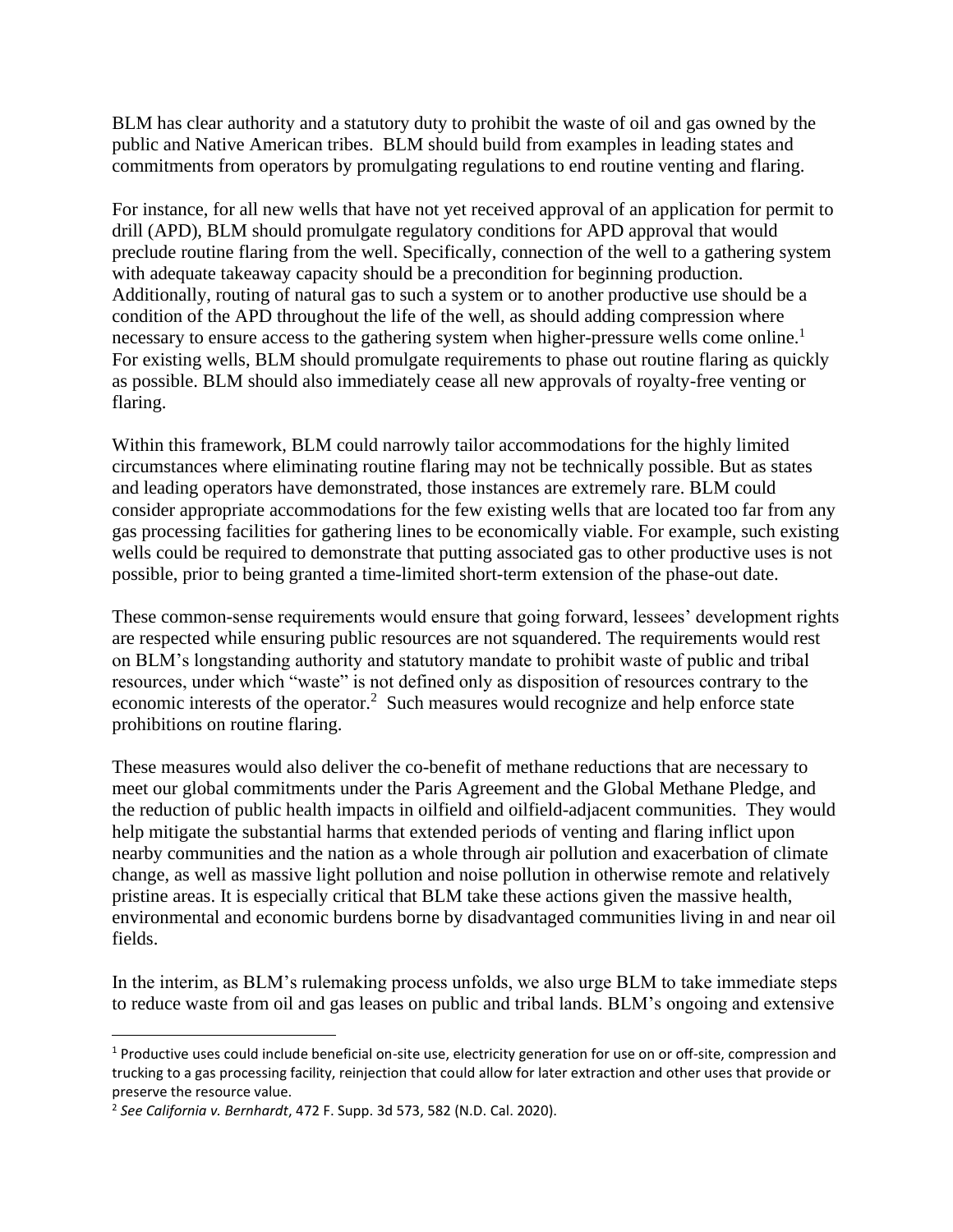business-as-usual permitting of new oil and gas wells and associated infrastructure effectively condones vast and significant methane waste. This is neither authorized nor necessary. For example, BLM's longstanding waste regulation – Notice to Lessees-4A (NTL-4A) – explicitly prohibits flaring of oil-well gas absent written approval from BLM based on a showing that the flaring is necessary to avoid abandonment of the lease. The fact that BLM has largely failed to apply this requirement in practice only makes its implementation grossly overdue, not unnecessary. BLM should also be treating recompletions of existing wells as new drilling that requires affirmative BLM approvals after meeting regulatory requirements, rather than allowing operators merely to notify BLM of these activities.<sup>3</sup> These are just two of the many ways in which BLM could and should be taking immediate action to carry out its existing responsibilities and authority pursuant to the Mineral Leasing Act, Federal Land Policy and Management Act, and NTL-4A to reduce waste to the full extent possible prior to rulemaking, including through stipulations on new leases and conditions of approval on new drilling permits.

We appreciate your work on this vital issue and your careful consideration of our recommendations.

Sincerely,

Alliance of Nurses for Healthy Environments **CAVU** Center for Civic Policy Center for Human Rights and Environment Citizens Caring for the Future Clean Air Task Force Clean Water Action Conservation Colorado CVNM Dakota Resource Council Defend Our Future Diné C.A.R.E. Earthjustice **Earthworks** Environmental Defense Fund Environmental Health Project Fort Berthold Protectors of Water and Earth Rights Grand Canyon Trust **GreenLatinos** Healthy Air and Water CO

HECHO (Hispanics Enjoying Camping, Hunting, and the Outdoors) Hispanic Access Foundation Institute for Governance & Sustainable Development Interfaith Power & Light League of Conservation Voters League of Oil and Gas Impacted Coloradans Methane Action Moms Clean Air Force Mormon Environmental Stewardship Alliance (MESA) National Audubon Society National Parks Conservation Association National Wildlife Federation Natural Resources Defense Council NAVA Education Project New Mexico & El Paso Region Interfaith Power and Light New Mexico Environmental Law Center New Mexico Sportsmen New Mexico Voices for Children

<sup>&</sup>lt;sup>3</sup> This would reflect the reality that EPA has already recognized in NSPS OOOOa, that recompletions of existing wells result in essentially the same emissions as the drilling of a new well and thus have the same implications for waste.